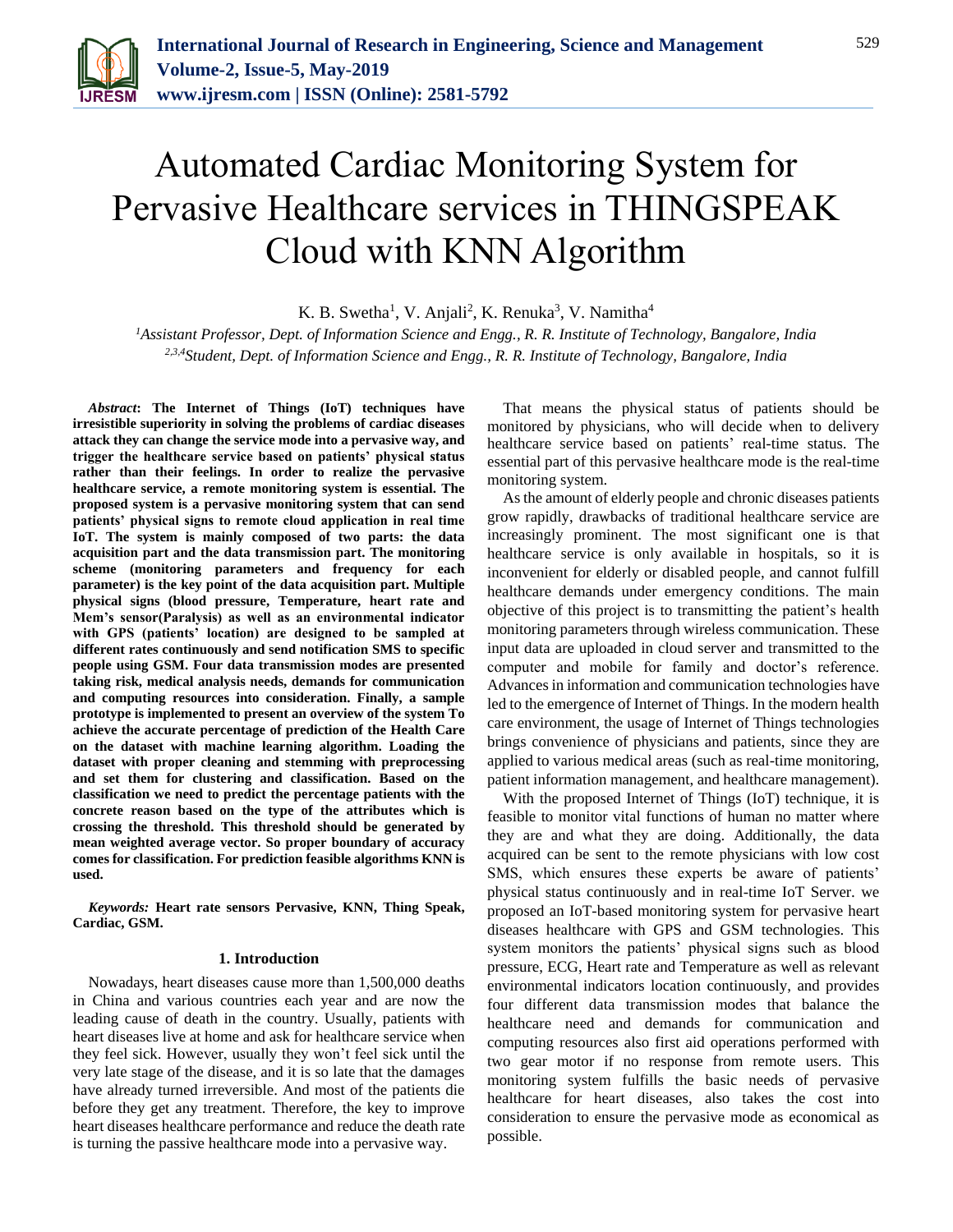

Discovery of the Health Care on various patients manually is too complex and tedious and that too with multiple attributes and parameters. So this work proposes the machine learning model for training and testing process. First we take the dataset and divide into 2 parts for training and testing. First part will be made with the classification using generated thresholds on each and every attributes. And the classification will be shown in the graph. Next for all the testing tuples inputs will be given to KNN algorithm so that classification will be done according to the flow of the regular process of relevant algorithms. And will be compared for predictive analysis for accuracy. The International Health Care Federation has claimed that presently 246 million people are suffering from Health Care worldwide and this number is expected to increase up to 380 million by 2025.

# **2. System design**

The system is classified into two parts, viz. Hardware & Software.it consists of:

## *A. Heart beat sensor*

A person's heartbeat is the sound of the valves in his/her's heart contracting or expanding as they force blood from one region to another. The number of times the heart beats per minute (BPM), is the heart beat rate and the beat of the heart that can be felt in any artery that lies close to the skin is the pulse

- *Manual Way:* Heart beat can be checked manually by checking one's pulses at two locations- wrist (the radial pulse) and the neck (carotid pulse). The procedure is to place the two fingers (index and middle finger) on the wrist (or neck below the windpipe) and count the number of pulses for 30 seconds and then multiplying that number by 2 to get the heart beat rate. However, pressure should be applied minimum and also fingers should be moved up and down till the pulse is felt
- *Using a sensor:* Heart Beat can be measured based on optical power variation as light is scattered or absorbed during its path through the blood as the heart beat changes.

# *B. GSM*

The GSM system is the most widely used cellular technology in use in the world today. It has been a particularly successful cellular phone technology for a variety of reasons including the ability to roam worldwide with the certainty of being able to be able to operate on GSM networks in exactly the same way provided billing agreements are in place. The letters GSM originally stood for the words Groupe Speciale Mobile, but as it became clear this cellular technology was being used worldwide the meaning of GSM was changed to Global System for Mobile Communications. Since this cellular technology was first deployed in 1991, the use of GSM has grown steadily, and it is now the most widely cell phone system in the world. GSM reached the 1 billion subscriber point in February 2004, and is now well over the 3 billion subscriber mark and still steadily increasing

# *C. Gear motor*

A gear motor is a specific type of electrical motor that is designed to produce high torque while maintaining a low horsepower, or low speed, motor output. Gear motors can be found in many different applications, and are probably used in many devices in your home

## *D. Relay driver IC ULN2003*

This project is designed for a three-phase-solid-state relay system. It incorporates three single phase units wherein each phase is controlled individually by power TRIAC with RC snubber network for a zero-voltage switching (ZVS). The relay driver ULN2003 IC is a high voltage and current darlington array IC, it comprises of 7-open collector darlington pairs with common emitters.



*E. Software Implementation using ML algorithm*



 The K-nearest neighbour approach is most accessible of all machine learning algorithms, and it is easy to conclude the outcome of KNN. This KNN algorithm can be used to predict labels of any type. An element is classified by a majority vote of its neighbours, and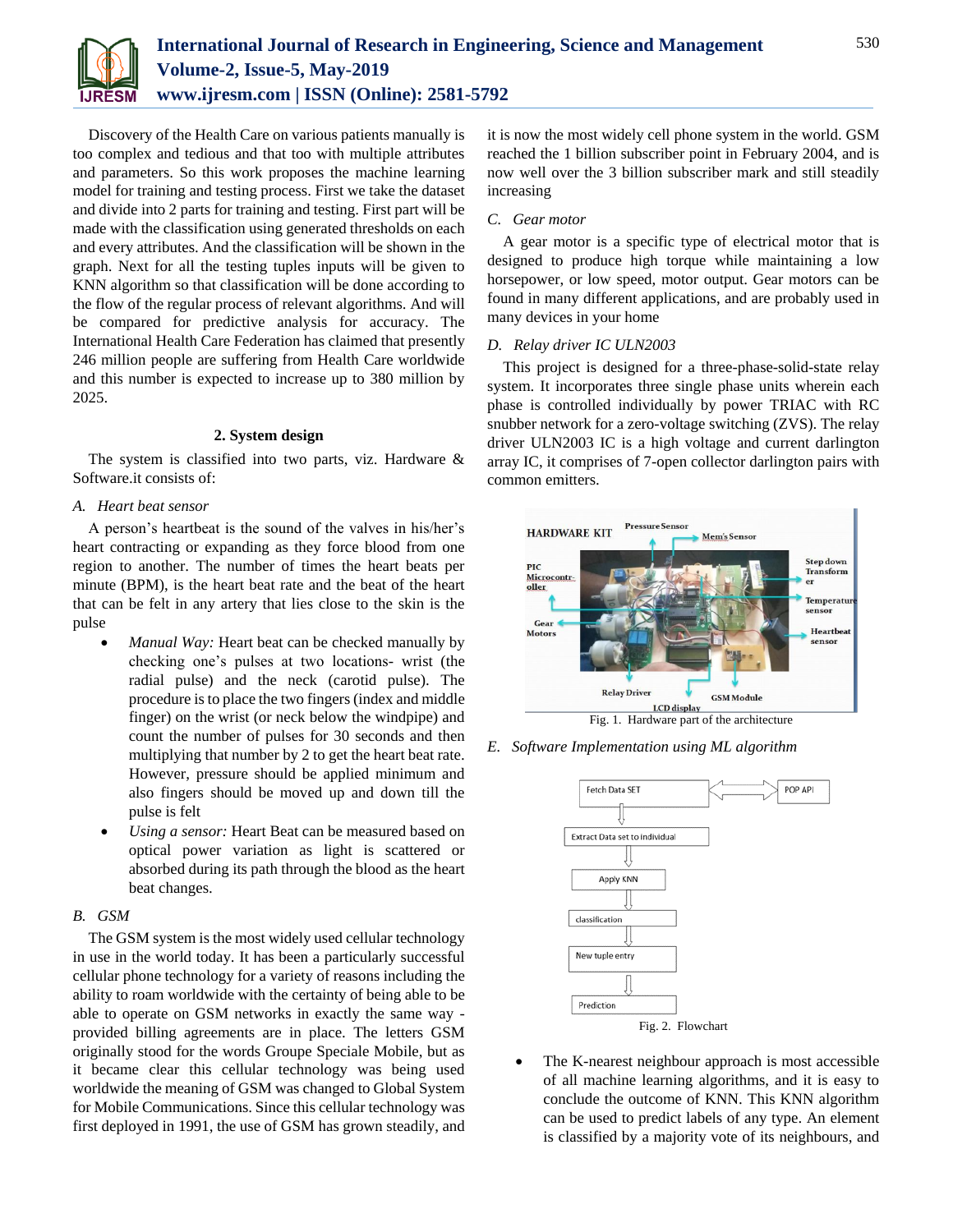

the element is doled out to the class most regular among its K nearest neighbours where K gives a positive integer range from 1 to n number of trained set of elements.

- Analytically it is strong
- It is easily adaptive to both traditional and local information. KNN algorithm uses the closest data to estimate points so that it can take full advantage of local information and form highly nonlinear to take decision boundaries for each data point.
- Parallel implementation can be done quickly as it is instance based. So for each data point has to be calculated and scored. The algorithm will check against the training table for the K nearest neighbour. As each data point is independent of the others or neighbours parallelly, we can conduct execution of search and score.
- The training sample elements are described by using n-dimensional numeric attributes. These samples are stored in an n-dimensional space. When we want to test sample (unknown class label has to be predicted) the K-nearest neighbour classifier searches the K training samples which are closet to the unknown sample. Nearness is defined in terms of Euclidean distance. The Euclidean distance is a distance between two points  $P(p1, p2...Pn$  and  $Q(Q1, Q2...Qn)$  given by the equation.

$$
d(P,Q) = \sum_{i=1}^{n} (P_i - Q_i)^2
$$

The KNN algorithm steps:

- The new tuple instance will be checked with the already available cases that are based on distance assignment and classified by using K value
- More the instances or tuples are similar then least distance is assigned and vice-versa
- Based on the distance the instance and K value are determined; the instance is assigned to a class.
- KNN classifier is K dependent since it predicts the outcome based on the value of K (number of nearest neighbours). Hence for different values of K, the outcome may not be the same.

#### **3. Thing speak**

ThingSpeak is an IoT application and API to store and retrieve data from different sensors or devices in the system through internet. It allows creating channels which can be used to store data related to a project. It produces graphs with the collected data and hence provides an efficient way to analyze and monitor the data of interest. Read and write API keys are generated for each channel through which data can be read from or written to the channel. ThingSpeak also facilitates the use of Matlab functionalities by integrating Matlab from MathWorks within it. This eliminates the need of purchasing the Matlab license from MathWorks. To use the services of ThingSpeak, it is required to have an account in it. Steps to create an account are:

- Open the url ie,https://thingspeak.com/
- Sign Up has to be clicked.
- After filling the details click continue.
- If the details are verified by the system, then a confirmation mail will be sent to the mail-id that we have provided while registering.
- Click on the verify link in the mail.
- Once verification is done, account will be created.
- Then create a new channel by clicking on New Channel.
- Provide name to your channel and select as many fields as you require.
- Check Make Private checkbox
- Click on save channel.
- Now, navigate to API keys item in the menu.
- You will find two keys: Write API and Read API.
- Once the data is received by the cloud, graphs will be plotted for the received values.

Any abnormalities in the health conditions can be known directly and are informed to the person registered

## **4. Results**

The heart rate of monitored person can be seen on the hardware display as well as in the graph. It can also be seen on Cloud in the form of Graph. The heart rate and the graph can be plotted in real time on cloud which is with the doctor or guardian for monitoring the patient regularly. And the KNN algorithm is used and trained and tested with the dataset of patient with heart rate, BP etc. to achieve accuracy.

## **5. Conclusion**

In this paper, we have analyzed automated cardiac disease using IoT. Any abnormalities in the health conditions can be known directly. The proposed system is simple, power efficient and easy to understand. It acts as a connection between patient and doctor. The hardware for the project is implemented and the output results are verified successfully. In this paper a realtime low cost heart disease monitoring system is introduced. If the system detects any of these abnormalities it will alert through SMS registered. The proposed system helps in remote heart rate monitoring of a person. It detects abnormalities if any in the monitored heart rate and reports the abnormalities to the concerned person through message. Information is stored in the cloud for future reference and analysis. Using KNN algorithm the accuracy is achieved by training with the dataset which is of BP, Heartrate values.

#### **References**

[1] Uniyal D, Raychoudhury V, "Pervasive healthcare-a comprehensive survey of tools and techniques," Computing Research Repository, 2014.